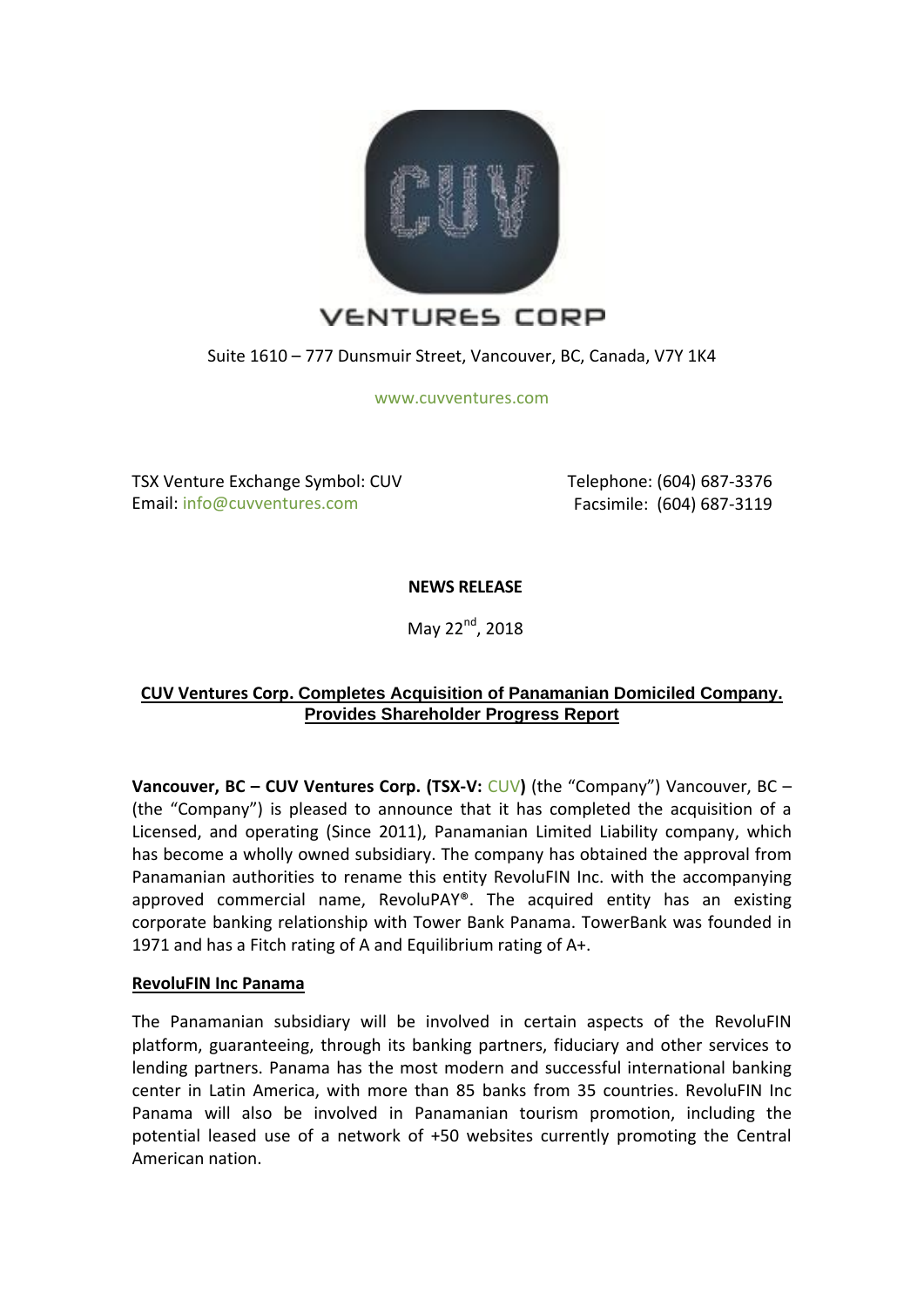## **RevoluPAY® Europe**

The company anticipates that the wholly owned subsidiary, RevoluPAY® S.L, will receive final approval from the Spanish mercantile authorities to begin operations, on or before, Monday  $28<sup>th</sup>$  May. Shortly thereafter, the company hopes to conclude its agreement with the European EDE Banking licensed entity with which it has successfully negotiated favorable terms for RevoluPAY® digital wallet load capability. The proposed partner holds the required European banking license, permitting the projected June 2018 launch of RevoluPAY®. In parallel with the above roll-out chronology, the wholly owned subsidiary intends to seek a proprietary European EDE Banking license.

### **RevoluPAY® Apple and Android App**

UXS Mobile has provided the company with a releasable version of both the end user and merchant apps. These apps have been tested extensively and have garnered excellent response times, meeting or exceeding all security requirements. Management of [Crypto Liquidity](https://www.cuvventures.com/news/cuv-ventures-corp-signs-mou-with-cryptoliquidity-to-license-their-patent-pending-global-blockchain-platform) has received APK working versions of the app, in order to properly structure the integration of their patent pending technology. Both the company and Crypto Liquidity are working towards a definitive agreement concerning the licensing and synergized roll-out of the public version of the app, expected in June 2018.

#### **RevoluPAY® Licensing Agreements**

As previously reported to shareholders, the company's equity partner Duales Inc is a FINTRAC certified remittance operator, capable of handling disbursements in certain Caribbean markets. Further, the company is in the final stages of negotiation with a licensed partner in the Dominican Republic for disbursements in that nation. The current remittance market in the DR is approximately  $$5.6$  Billion USD annually and, allied to other Caribbean markets included in the initial rollout, the total initial RevoluPAY<sup>®</sup> market is expected to be approximately [\\$9 Billion USD.](http://www.worldbank.org/en/topic/migrationremittancesdiasporaissues/brief/migration-remittances-data) The company then expects to continue its progress into the Mexican market which is approximately  $$26.8$ [Billion USD,](http://www.worldbank.org/en/topic/migrationremittancesdiasporaissues/brief/migration-remittances-data) before moving onto further world markets. The RevoluPAY<sup>®</sup> app will concurrently empower entrepreneurs, primarily in the travel sector, with a more convenient way of handling receivables.

#### **RevoluPAY® Pre-Launch Meeting Miami**

The company is pleased to inform shareholders that equity partners and key management met in Miami, Florida, between the  $14<sup>th</sup>$  and  $17<sup>th</sup>$  of May 2018. Miami, Florida was chosen as the venue, due to it being the headquarters of: Havana Consulting Group, IBTO Travel and Third Circle Publishing, companies in which CUV Ventures Corp holds strategic equity positions. CUV Management and, the respective CEOs of the aforementioned partners, met for an intensive three-day period to finalize the soon anticipated rollout, in-house marketing and, logistics, of the upcoming RevoluPAY® launch. Management is elated with the meetings and proposed marketing strategy. Shareholders are reminded that the company also owns 432 websites, which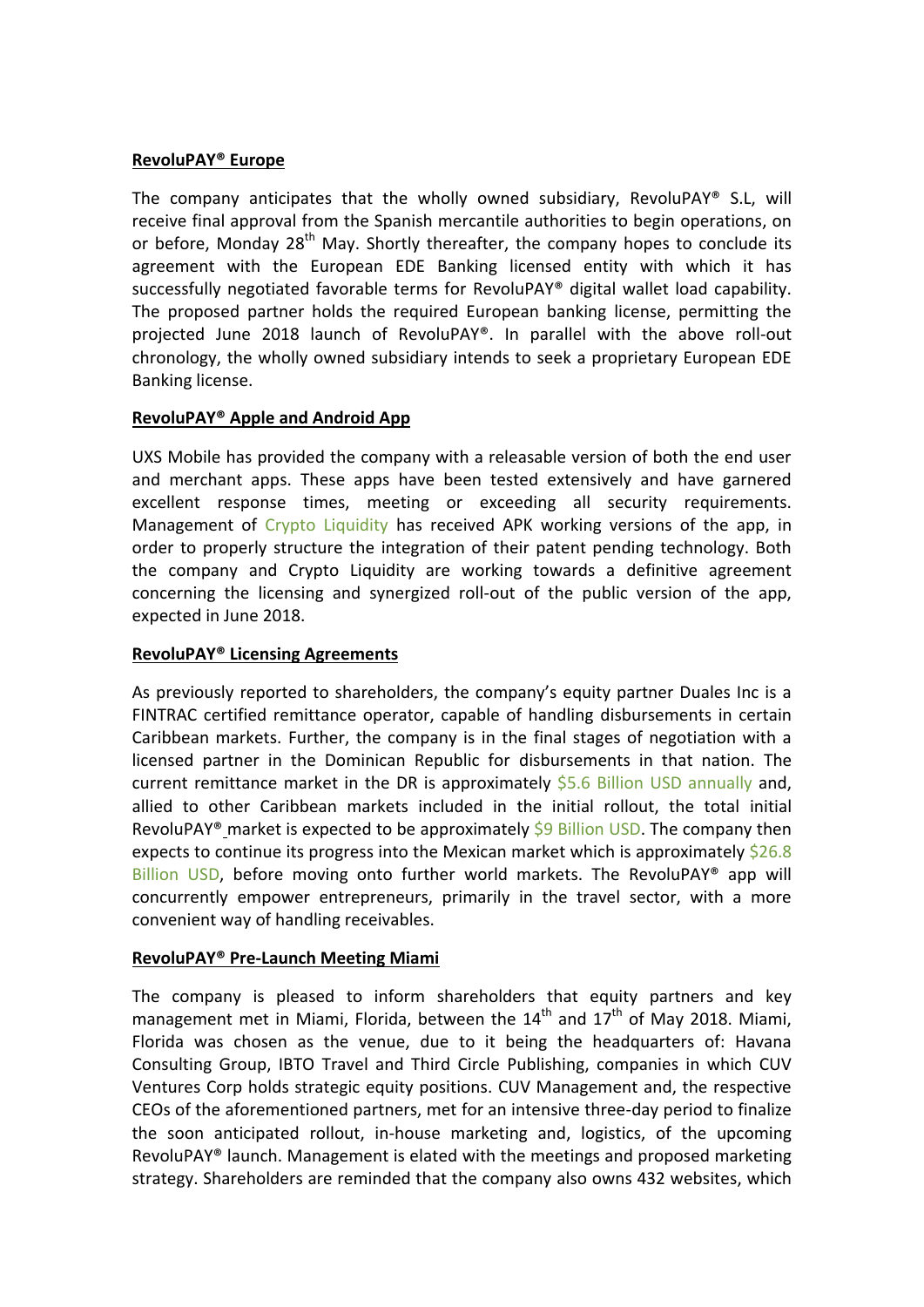collectively accrue approximately 35 million annual page views. These websites and underlying web traffic will be the cornerstone of in-house marketing, allied to the impressive marketing prowess of its equity partners and, the habitual worldwide media the company has always received.

## **Teide HPC Supercomputer Data Center**

Shareholders were informed of the company's interest in adopting a centralized data center on April  $27<sup>th</sup>$  2018, in which, all of its digital technology can be securely hosted. Such an advent would bring the company's data centers and collocated servers, currently located in disparate locations and countries, into one centralized location, promoting both enhanced economy and greater control. As a subsidiary benefit, due to the disclosed computing power of the anticipated supercomputer and, its unique solar powered configuration, ancillary revenue is planned, through using the data center for crypto mining purposes and, as a central data nucleus for the, leisure industry focused, CCU Coin CryptoToken. The company is pleased to inform shareholders that Director Bernard Lonis, who has been responsible for these negotiations, received a formal offer on May  $02<sup>nd</sup>$  2018 to lease the said data center facilities. The company is in the process of studying this proposal in association with its in-house network specialists and, is expected to make a decision on this dual, hosting and mining opportunity, in the coming weeks.

### **RevoluPAY® Trade and Image mark Granted in the European Union**

The company is pleased to announce that both Image and Trademark petitions for RevoluPAY®, covering all European member states, was granted on  $9^{th}$  May 2018. The protected trademark and, its associated use, are fundamental to the licensing agreements and upcoming country based roll-out.

# **Panamchain Fintech and Blockchain Conference**

On Saturday, May 5th and Sunday, May 6th, Company Director Alfredo Manresa, Panamanian Legal Counsel, Paula Sarmiento and Spanish Legal Counsel, Rocio Jimenez, attended the notable [Panamchain](https://panamchain.com/) Fintech and Blockchain Conference, Panama City, Republic of Panama. The significant international turnout for the event, allied to the impressive caliber of Banking and FinTech attendees, promises to aid the company with its South American rollout of RevoluPAY® and RevoluFIN. Several potential country based licensing partner candidates were met and, the company expects to offer an update on these candidates and developments in due course.

# **About CUV Ventures Corp.:**

CUV Ventures Corp. is a multi-asset, multidivisional publicly traded Canadian company deploying advanced technologies in the; Online Travel, Vacation Resort, Mobile Apps, Money Remittance, Invoice factoring, Crypto Mining, Blockchain Systems, and Cryptotoken sectors.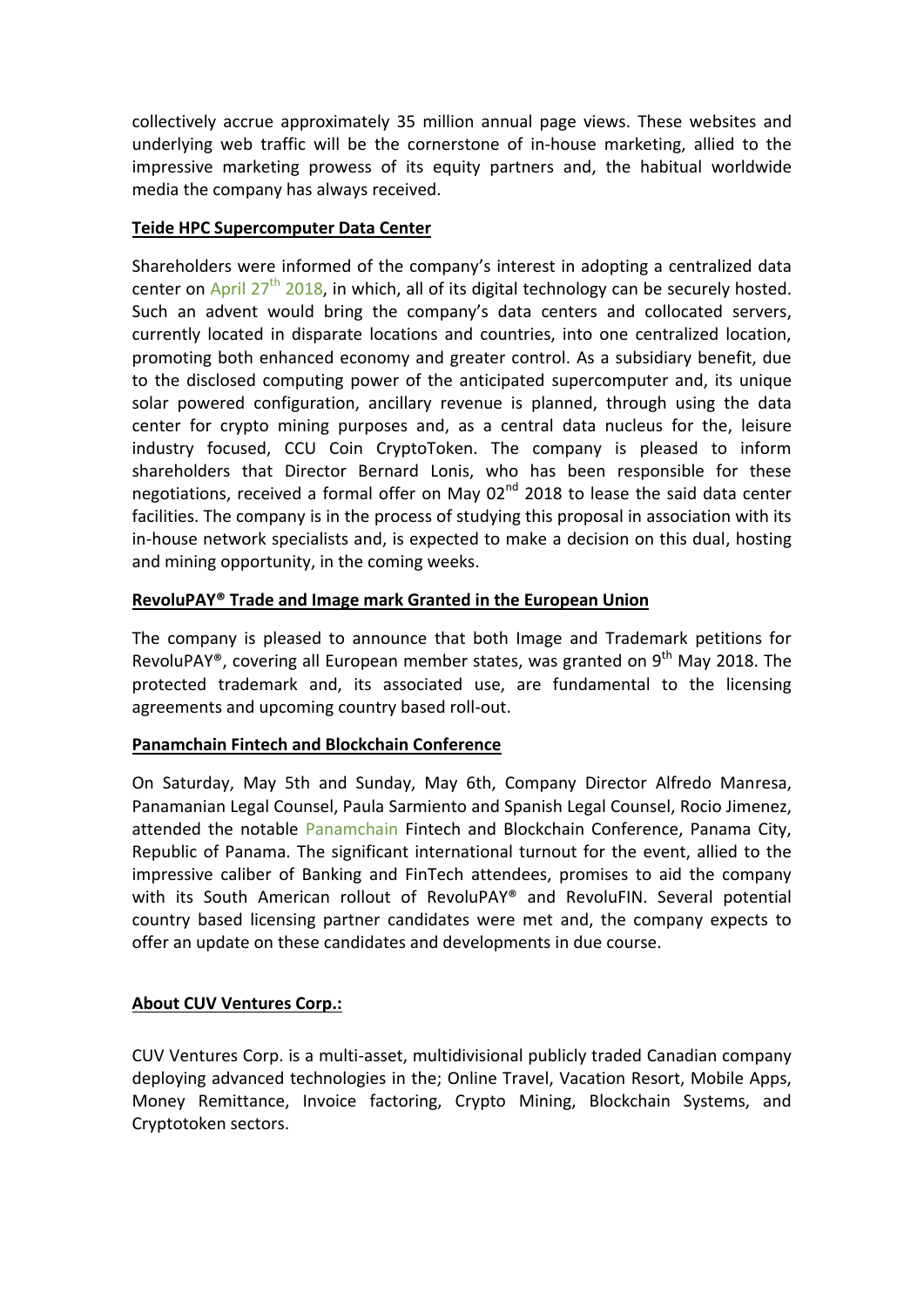Our flagship technology is RevoluPAY®, the Apple and Android multinational remittance app, powered by blockchain protocols, and aimed at the worldwide +  $$595$ [billion](http://www.worldbank.org/en/topic/migrationremittancesdiasporaissues/brief/migration-remittances-data) family remittance market.

The ₡CU Coin Cryptotoken, allied to RevoluPAY®, promises to be the coin of choice for remittance senders, travelers and the hospitality industry. Its increasing adoption across several spheres exemplifies its international perspective and future value amongst users.

The company's FinTech division continues to expand into this rapidly emerging segment, in which it; manages, operates and develops end-to-end digital platforms to monetize the blockchain ecosystem across a broad spectrum of leisure related industries, remittances and finance.

A diverse division of the company, named [Cuba Ventures,](http://www.cubaventures.com/) is involved in Caribbean Basin strategic investments. Similar to the United States NASDAQ listed [Herzfeld Fund,](https://www.herzfeld.com/cuba) the focus is to control noteworthy assets related to the Caribbean Basin (including Cuba). The division is comprised of numerous assets. A wholly owned subsidiary [Travelucion Media,](http://www.travelucion.com/) is a duly licensed and bonded online travel company, [Amadeus GDS](http://www.amadeus.com/) affiliated, digital and print media powerhouse that specializes in travel marketing, electronic reservations and online booking solutions. [Travelucion](http://www.travelucion.com/) owns a vast portfolio of web assets consisting of 432 Cubacentric websites in up to 5 languages which generate over 35 million page-views per year and direct traffic to Travelucion's online booking and e-commerce sites and proprietary online booking systems, also customized for white label deployment on third party booking websites for; Cayman Islands, Dominican republic, Aruba, Bahamas, BVI, Belize, Antigua, Jamaica and Cuba, offering bookings for hotels, private residences, car rentals, tours, flights and a variety of other types of specialized travel services.

In 2017, the company acquired equity in the Florida, USA based, licensed and bonded travel agency; International Business & Travel Opportunities, LLC (*IBTO*), a Caribbean Basin focused travel facilitator operating trips in the region (including licensed Cuba trips for Americans).

In 2018, the company acquired equity in the Florida, USA based, Third Circle Publishing LLC, publisher of the esteemed and U.S circulated print and digital magazine [Cuba](http://www.cubatrademagazine.com/)  [Trade Magazine.](http://www.cubatrademagazine.com/) CUV Ventures Corp owns an interest in some important print and digital media assets, reaching 10s of millions of consumers globally.

In 2018, the company acquired equity in the Toronto; Canada based, FINTRAC licensed, remittance company, [Duales Inc.](http://www.duales.com/) as part of the RevoluPAY®® remittance app partner network.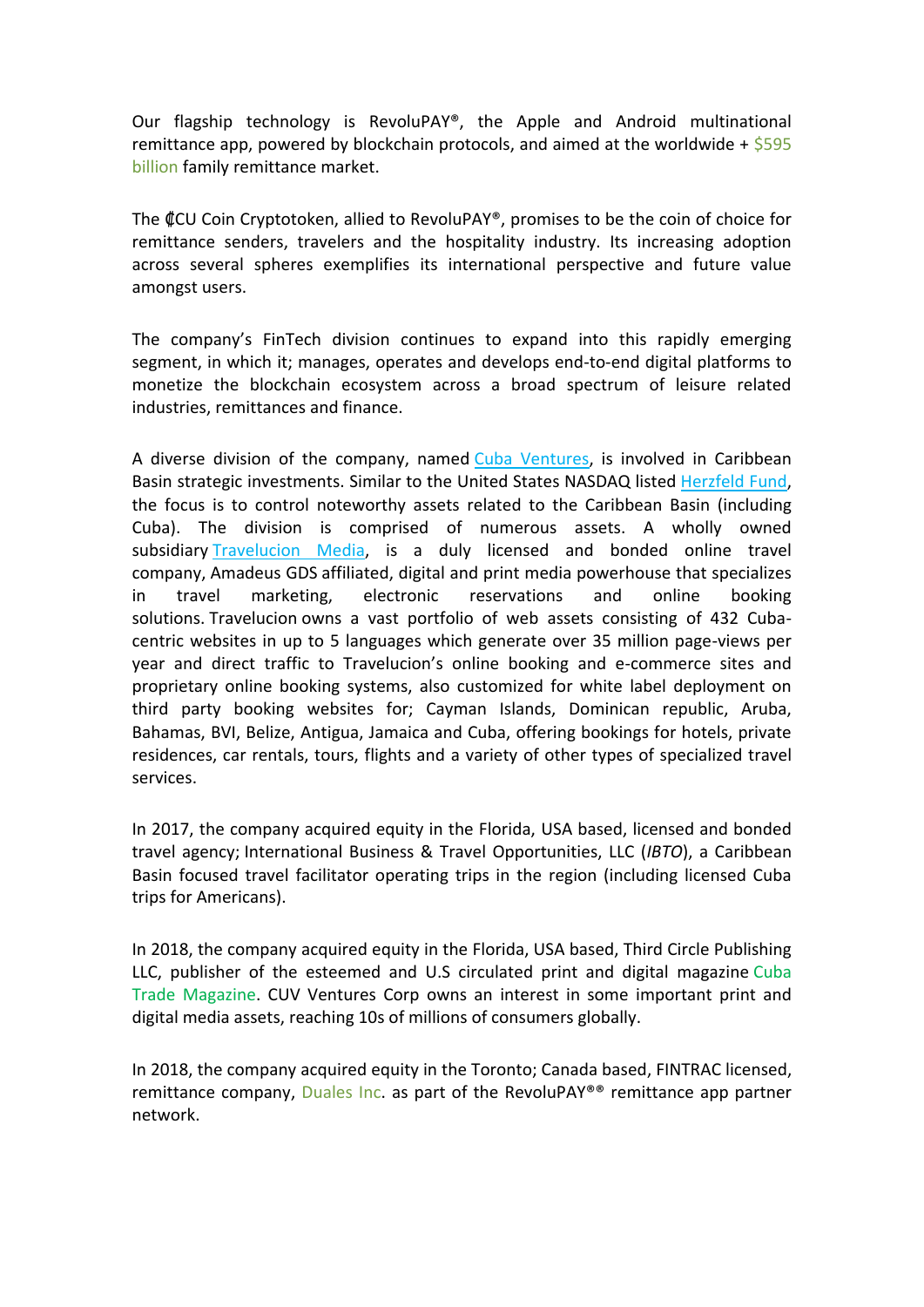In 2018, the company acquired equity in the Miami, USA based, Business advisory/consultant think-tank [Havana Consulting Group,](http://www.thehavanaconsultinggroup.com/) as part of the progressive acquisition of key Cuba related but, non domiciled, businesses.

The Cuba Ventures division consulting team harnesses over 80 years of combined advisor experience in submitting and, obtaining approval, for joint ventures, joint production agreements and import/export permits for foreign enterprises. More recently the company has taken a royalty approach for future agreements between third parties anxious to begin comercial operations with Cuba and, the company's Cuba Consulting Unit.

Through this methodology, the Company is gradually building a potentially valuable "future-ready", non Caribbean (Cuba) domiciled asset base while, in the interim, securing revenue, growth and unique opportunities present in the Caribbean Basin, with an emphasis on the [\\$4 billion](https://wits.worldbank.org/CountryProfile/en/CUB) dollar and rapidly growing Cuban travel and tourism industry, [\\$3 billion factoring](https://wits.worldbank.org/CountryProfile/en/CUB) and [FinTech](http://www.revolufin.com/) sector, [\\$18.6 billion](http://www.worldbank.org/en/topic/migrationremittancesdiasporaissues/brief/migration-remittances-data) Caribbean remittance industry and international corporate consulting for Cuba's estimated \$86 Billion annual [economy,](https://es.wikipedia.org/wiki/Economía_de_Cuba) which remains an interesting opportunity and, one that this division strives to dominate at every opportunity by acquiring assets that are neither physically domiciled nor associated with entities located in Republic of Cuba but, that have unparalleled future takeover prospects, should the political climate improve.

For further information on CUV Ventures Corp. (TSX-V: CUV) visit the Company's website at [www.cuvventures.com.](http://www.cuvventures.com/) The Company has approximately 123,000,000 shares issued and outstanding.

CUV VENTURES CORP.

STEVE MARSHALL

Steve Marshall CEO

For further information contact myself or: Nick Findler CUV Ventures Corp. Telephone: 604-639-3850 Toll Free: 800-567-8181 Facsimile: 604-687-3119 Email[: info@cuvventures.com](mailto:info@cuvventures.com)

 $\frac{1}{2}$  , and the set of the set of the set of the set of the set of the set of the set of the set of the set of the set of the set of the set of the set of the set of the set of the set of the set of the set of the set

NEITHER THE TSX VENTURE EXCHANGE NOR ITS REGULATION SERVICES PROVIDER (AS THAT TERM IS DEFINED IN POLICIES OF THE TSX VENTURE EXCHANGE) ACCEPTS RESPONSIBILITY FOR THE ADEQUACY OR ACCURACY OF THIS RELEASE.